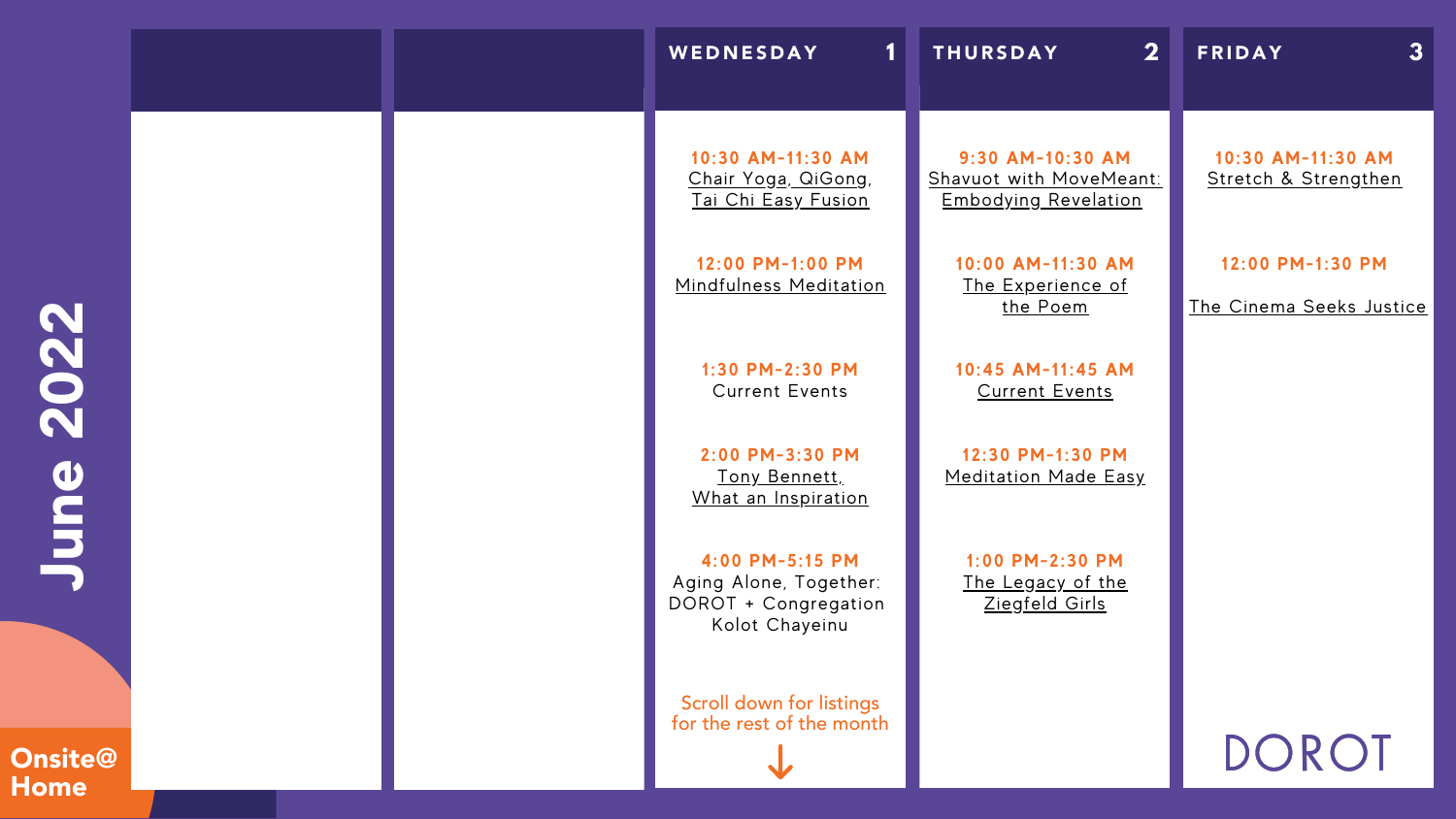Onsite@ Home

DOROT

| $\overline{6}$<br>MONDAY                           | 7<br><b>TUESDAY</b>                              | 8<br>WEDNESDAY                                                                   | 9<br><b>THURSDAY</b>                                               | 10<br><b>FRIDAY</b>                                       |
|----------------------------------------------------|--------------------------------------------------|----------------------------------------------------------------------------------|--------------------------------------------------------------------|-----------------------------------------------------------|
| <b>DOROT CLOSED</b><br>In Observance Of<br>Shauvot | 10:30 AM-12:15 PM<br><b>Writing Workshop</b>     | 10:30 AM-11:30 AM<br><u>Chair Yoga, QiGong,</u><br>Tai Chi Easy Fusion           | 10:00 AM-11:30 AM<br><u>The Experience of</u><br>the Poem          | $9:45$ AM-11:15 AM<br>Decluttering Meetup                 |
|                                                    | 11:00 AM-12:00 PM<br>Out@DOROT                   | 12:00 PM-1:00 PM<br>Mindfulness Meditation                                       | 10:45 AM-11:45 AM<br><b>Current Events</b>                         | 10:30 AM-11:30 AM<br>Stretch & Strengthen                 |
|                                                    | $1:00$ PM-2:00 PM<br>Stretch & Strengthen        | $1:00$ PM-2:00 PM<br>Elissa Nadworny:<br>A Journalist's Experience<br>in Ukraine | 11:00 AM-12:00 PM<br>Safe/Haven: Gay Life<br>in 1950s Cherry Grove | 12:00 PM-1:30 PM<br><u>API Joy Through</u><br>Photography |
|                                                    | 3:00 PM-4:00 PM<br><b>Classical Indian Dance</b> | 1:30 PM-2:30 PM<br><b>Current Events</b>                                         | 12:30 PM-1:30 PM<br><b>Meditation Made Easy</b><br>2:00 PM-3:00 PM |                                                           |
|                                                    |                                                  | 4:00 PM-5:15 PM<br>Aging Alone, Together                                         | Picasso & His Women                                                |                                                           |
|                                                    |                                                  |                                                                                  |                                                                    |                                                           |
|                                                    |                                                  | Scroll down for listings<br>for the rest of the month                            |                                                                    | $\sqrt{R}$                                                |

**J** und) 2 02 2

### **10:30 AM-11:30 AM** Stretch & [Strengthen](https://zoom.us/meeting/register/tJMlduitrjgvHNaLT5OtBULlmv8ifpH6NLOk)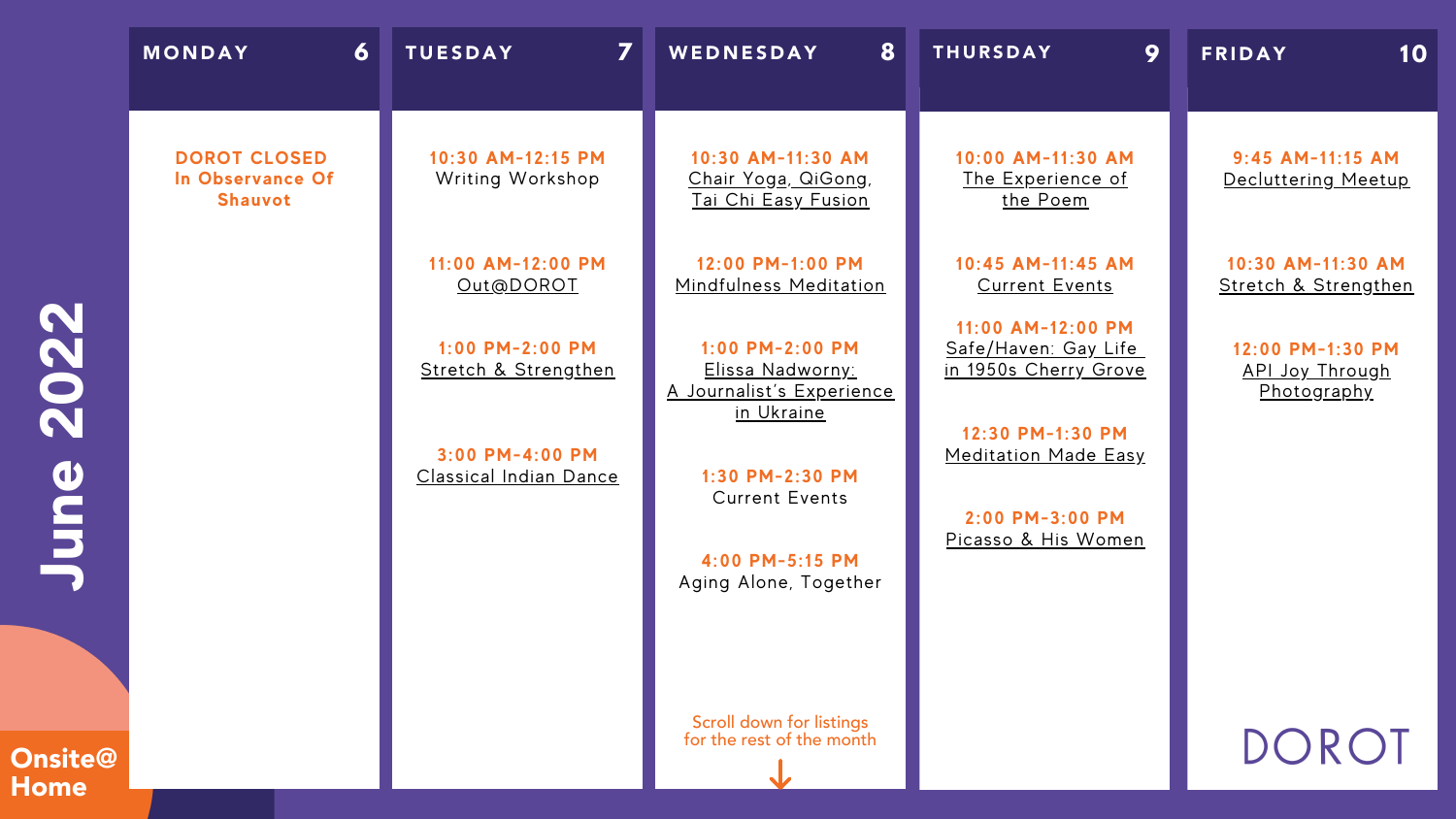**Onsite** Home

|                         | 13<br><b>MONDAY</b>                                                            | 14<br><b>TUESDAY</b>                                                                     | 15<br>WEDNESDAY                                                                               | 16<br><b>THURSDAY</b>                                                                 | 17<br><b>FRIDAY</b>                       |
|-------------------------|--------------------------------------------------------------------------------|------------------------------------------------------------------------------------------|-----------------------------------------------------------------------------------------------|---------------------------------------------------------------------------------------|-------------------------------------------|
|                         | 10:00 AM-11:00 AM<br><b>Beginner Meditation</b>                                | 10:30 AM-11:30 AM<br><b>Brain Health Salon Series</b>                                    | 10:30 AM-11:30 AM<br><u>Chair Yoga, QiGong,</u><br><u>Tai Chi Easy Fusion</u>                 | 10:00 AM-11:30 AM<br><u>The Experience of</u><br>the Poem                             | 10:30 AM-11:30 AM<br>Stretch & Strengthen |
|                         | 11:00 AM-12:00 PM<br><b>Chair Yoga</b>                                         | 10:30 AM-12:15 PM<br>Writing Workshop                                                    | 11:00 AM-12:30 PM<br><u>American Art's</u><br>Cold War: Jasper Johns<br><u>to Andy Warhol</u> | 10:45 AM-11:45 AM<br><b>Current Events</b>                                            |                                           |
|                         | 12:00 PM-1:30 PM<br><u>The Legacy of Second</u><br><b>Generation Survivors</b> | 12:00 PM-1:00 PM<br><b>Emotional Resilience</b><br>with Rabbi Lisa Goldstein             | 12:00 PM-1:00 PM<br>Mindfulness Meditation                                                    | 12:30 PM-1:30 PM<br><b>Meditation Made Easy</b>                                       |                                           |
|                         | 3:00 PM-4:00 PM<br>QiGong<br>4:00 PM-5:00 PM<br>Monday MindSet                 | $1:00$ PM-2:00 PM<br>Stretch & Strengthen<br>3:00 PM-4:30 PM<br><u>Newberry Library:</u> | 1:30 PM-2:30 PM<br><b>Current Events</b><br>4:00 PM-5:15 PM<br>Aging Alone, Together          | 1:30 PM-2:30 PM<br><u>Underground Railroad</u><br>Museum: The Legacy<br>of Juneteenth |                                           |
| $\widehat{\bm{\omega}}$ |                                                                                | The History of Postcards                                                                 | Scroll down for listings<br>for the rest of the month                                         |                                                                                       | DOROT                                     |

**J** und) 2 02 2

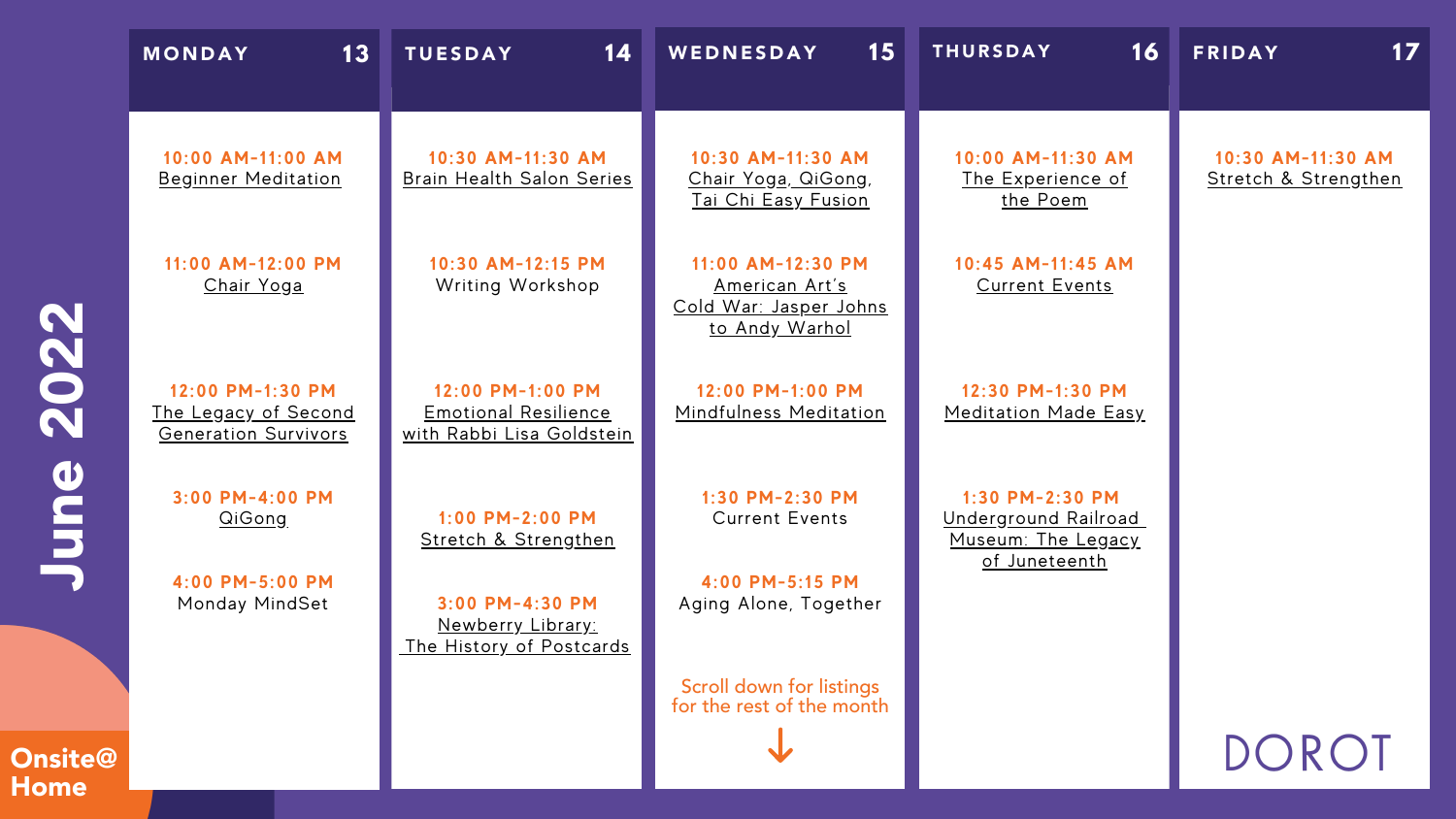|                | 20<br><b>MONDAY</b>                                          | 21<br><b>TUESDAY</b>                                                         | 22<br>WEDNESDAY                                                        | 23<br><b>THURSDAY</b>                                          | 24<br><b>FRIDAY</b>                         |
|----------------|--------------------------------------------------------------|------------------------------------------------------------------------------|------------------------------------------------------------------------|----------------------------------------------------------------|---------------------------------------------|
|                | <b>DOROT CLOSED</b><br>In Observance Of<br><b>Juneteenth</b> | 10:30 AM-12:15 PM<br><b>Writing Workshop</b>                                 | 10:30 AM-11:30 AM<br>Chair Yoga, QiGong,<br><u>Tai Chi Easy Fusion</u> | 10:00 AM-11:30 AM<br><u>The Experience of</u><br>the Poem      | 9:45 AM-11:15 AM<br>Decluttering Meetup     |
|                |                                                              | 11:00 AM-12:00 PM<br>Out@DOROT                                               | 12:00 PM-1:00 PM<br>Mindfulness Meditation                             | 10:45 AM-11:45 AM<br><b>Current Events</b>                     | 10:30 AM-11:30 AM<br>Stretch & Strengthen   |
| 022            |                                                              | 12:00 PM-1:00 PM<br><b>Emotional Resilience</b><br>with Rabbi Lisa Goldstein | 1:30 PM-2:30 PM<br><b>Current Events</b>                               | 12:30 PM-1:30 PM<br><b>Meditation Made Easy</b>                | 12:00 PM-1:30 PM<br>Frida Kahlo: Queer Icon |
| N<br>d)        |                                                              | 1:00 PM-2:00 PM<br>Stretch & Strengthen                                      | 4:00 PM-5:15 PM<br>Aging Alone, Together                               | 3:00 PM-4:00 PM<br><b>Monthly Music</b><br><u>Appreciation</u> |                                             |
| E              |                                                              | 5:00 PM-6:15 PM<br>Reproductive Justice<br>and the<br>Supreme Court Decision |                                                                        |                                                                |                                             |
|                |                                                              |                                                                              | Scroll down for listings<br>for the rest of the month                  |                                                                |                                             |
| <b>Onsite@</b> |                                                              |                                                                              |                                                                        |                                                                | DOROT                                       |

**Home** 

### **10:30 AM-11:30 AM** Stretch & [Strengthen](https://zoom.us/meeting/register/tJMlduitrjgvHNaLT5OtBULlmv8ifpH6NLOk)

### **12:00 PM-1:30 PM** Frida Kahlo: [Queer](https://dorotusa-org.zoom.us/meeting/register/tZMscu2qrzkrGtASU-tvlc5sT7nZRz23jDOQ) Icon

DOROT